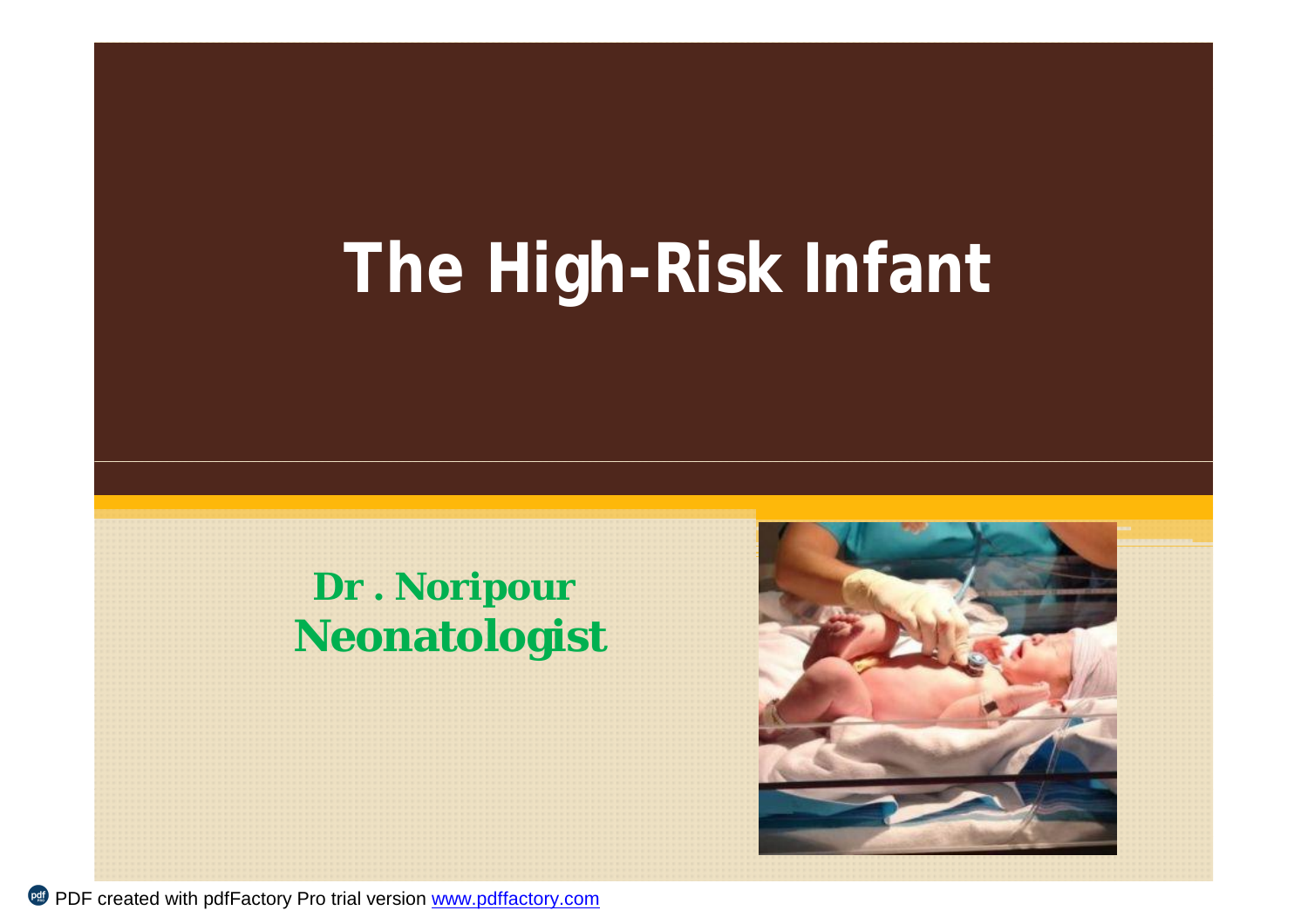- The term *high-risk infant designates an infant who should be under* close observation by experienced physicians and nurses
- Approximately 10-20% of all births require special or neonatal intensive care.
- Usually needed for only a few days, such care may last from a few hours to several months.
- In some institutions, initial care for high-risk infants is provided in a special or transitional care nursery, often within the labor and delivery suite.
- This facility should be equipped and staffed like a neonatal intensive care area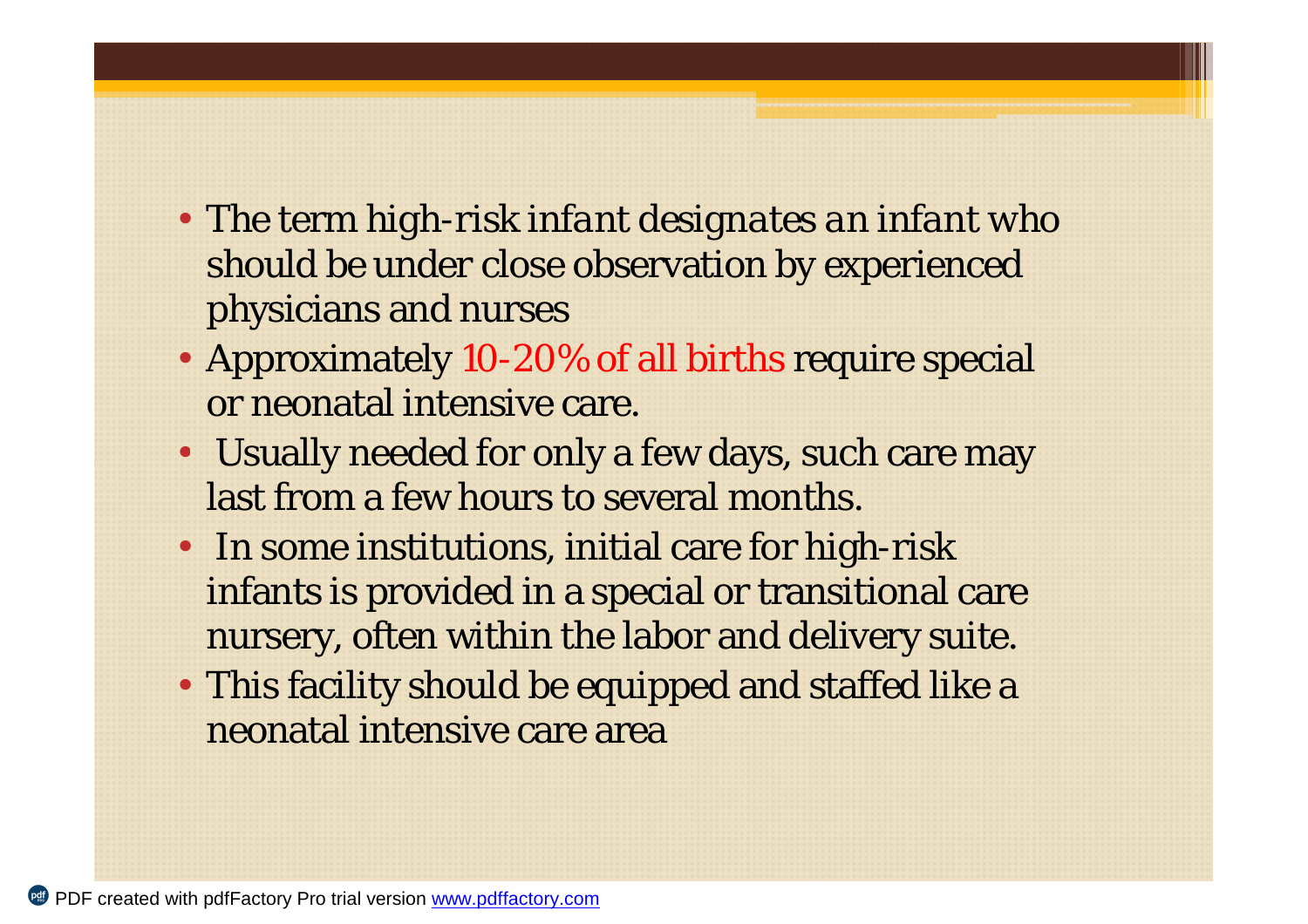- Examination of the fresh placenta, cord, and membranes may alert the physician to a newborn infant at high risk and may help confirm a diagnosis in a sick infant
- Fetal blood loss may be indicated by:
	- placental pallor
	- retroplacental hematoma
	- -tears in the velamentous cords or chorionic blood vessels supplying the succenturiate lobes.
- Placental edema and secondary possible immunoglobulin G deficiency in a newborn may be associated with:
	- fetofetal transfusion syndrome
	- hydrops fetalis
	- congenital nephrosis
	- -hepatic disease
- Amnion nodosum (granules on the amnion) and oligohydramnios are associated with pulmonary hypoplasia and renal agenesis,
- small whitish nodules on the cord suggest a candidal infection.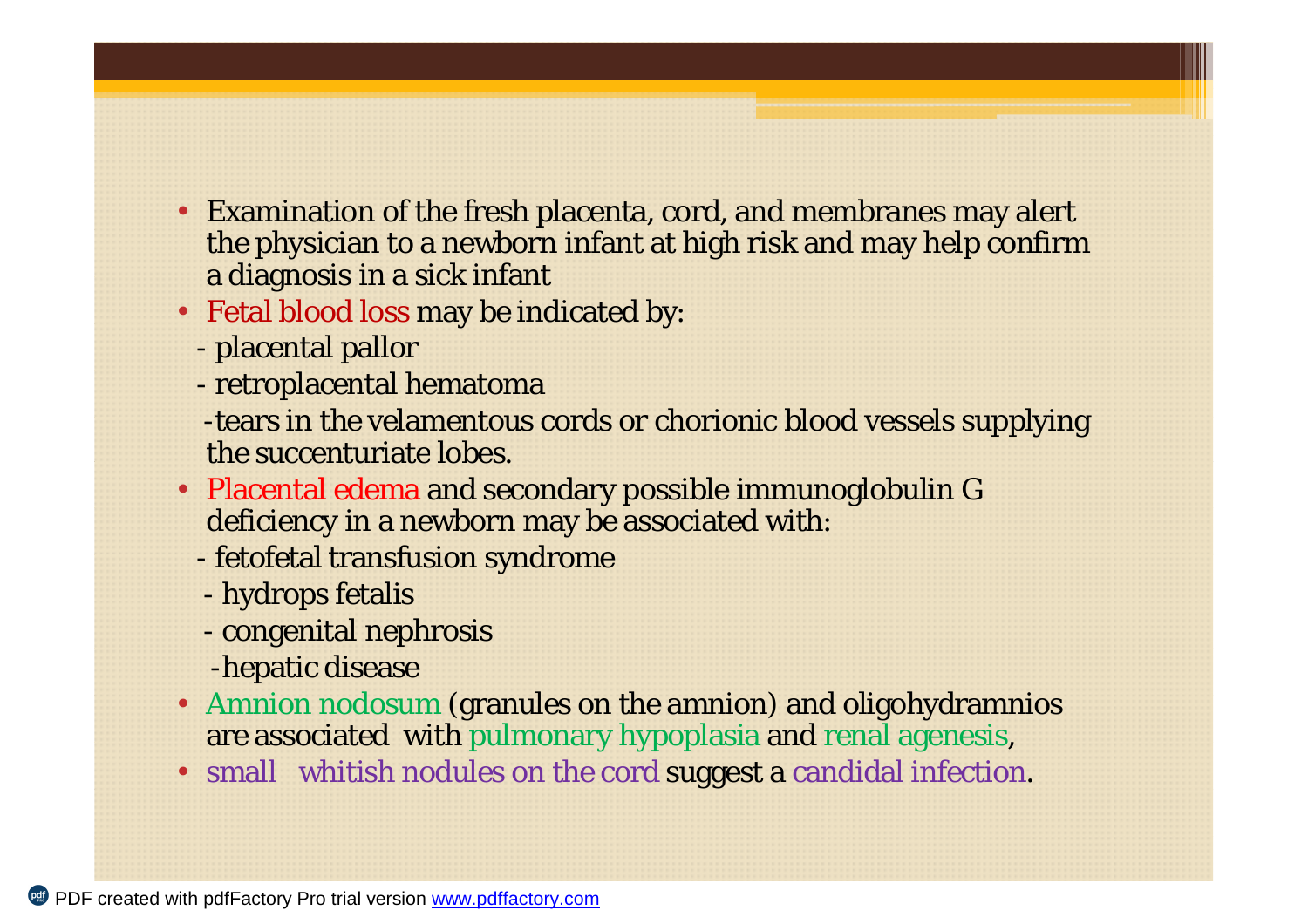- Short cords and noncoiled cords occur with:
	- chromosome abnormalities
	- omphalocele
- True umbilical cord knots are seen in approximately 1% of births and are associated with :
	- long cord
	- -small fetal size
	- polyhydramnios
	- monoamniotic twinning
	- fetal demise
	- -low Apgar scores.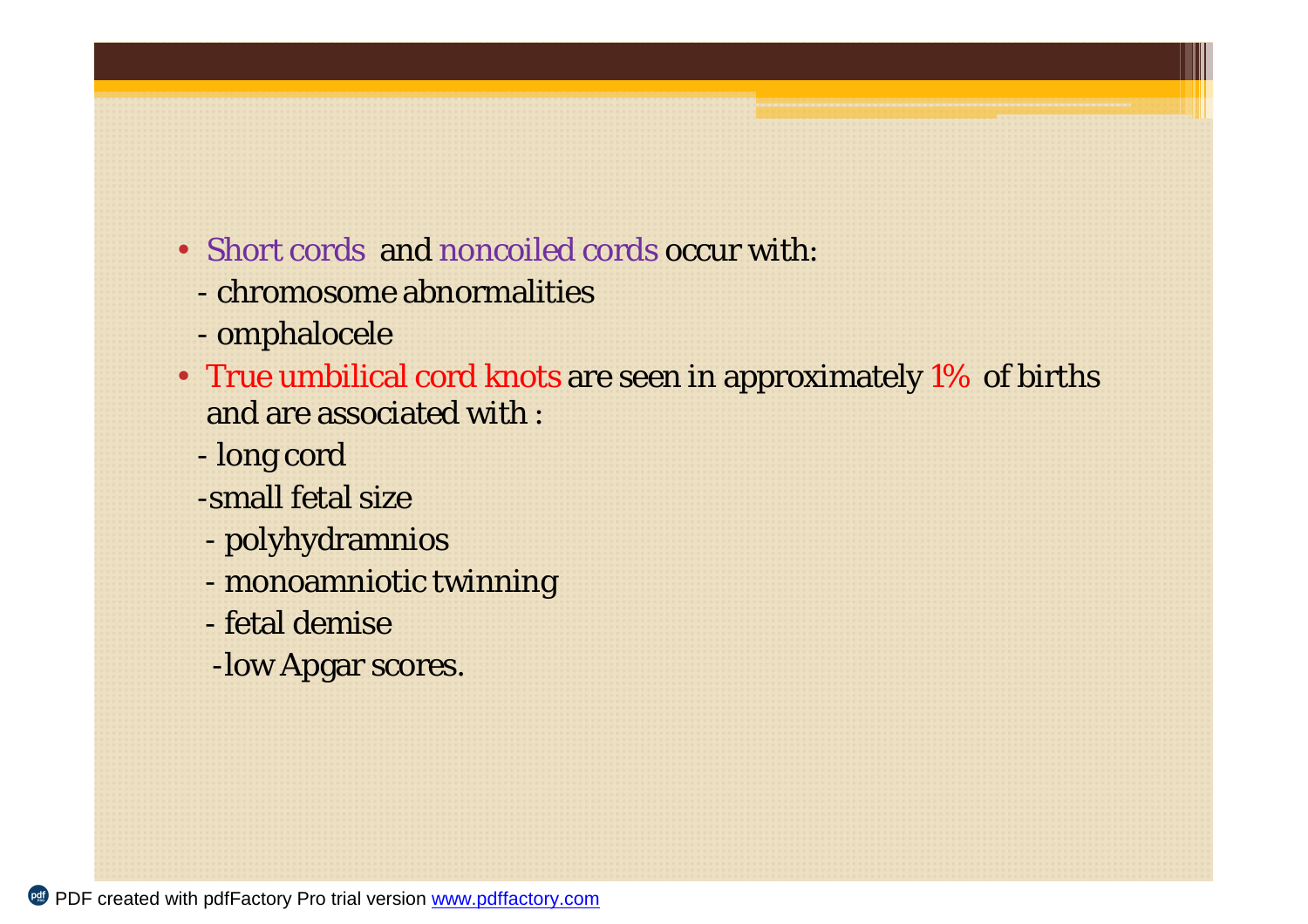- Meconium staining suggests in utero stress
- opacity of the fetal surface of the placenta suggests infection.
- Single umbilical arteries are associated with an increased incidence of congenital renal abnormalities and syndromes.
- For many infants who are born prematurely, are small for gestational age (SGA), have significant perinatal asphyxia, are breech, or are born with life-threatening congenital anomalies, there are no previously identified risk factors.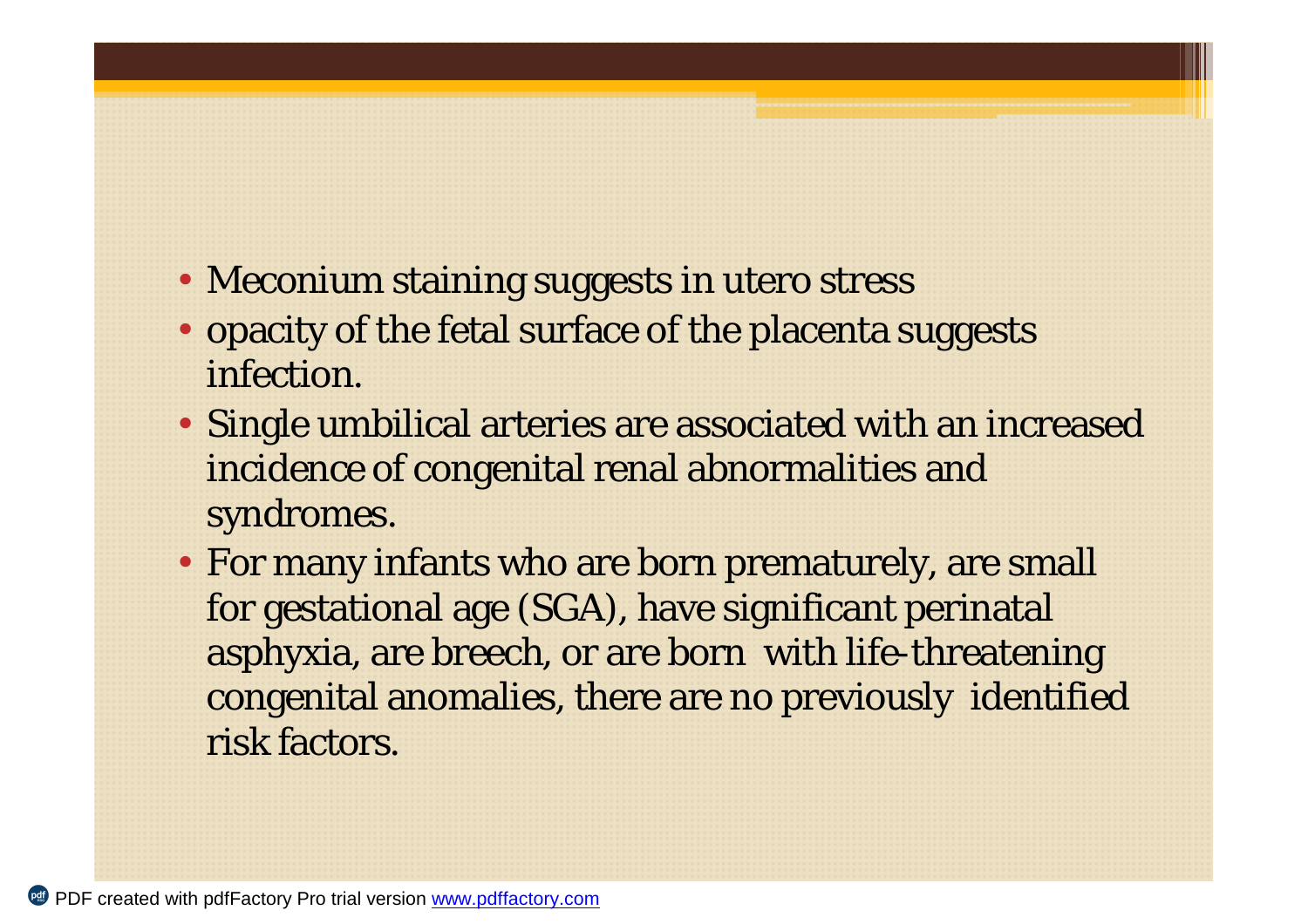- For any given duration of gestation, the lower the birthweight, the higher the neonatal mortality; for any given birthweight, the shorter the gestational duration, the higher the neonatal mortality
- The highest risk of neonatal and infant mortality occurs in infants who weigh <1,000 g at birth and whose gestation was <28 wk.
- The lowest risk of neonatal mortality occurs in infants with a birthweight of 3,000-4,000 g and a gestational age of 39-41 wk
- As birthweight increases from 400 to 3,000 g and gestational age increases from 23 to 39 wk, a logarithmic decrease in neonatal mortality occurs.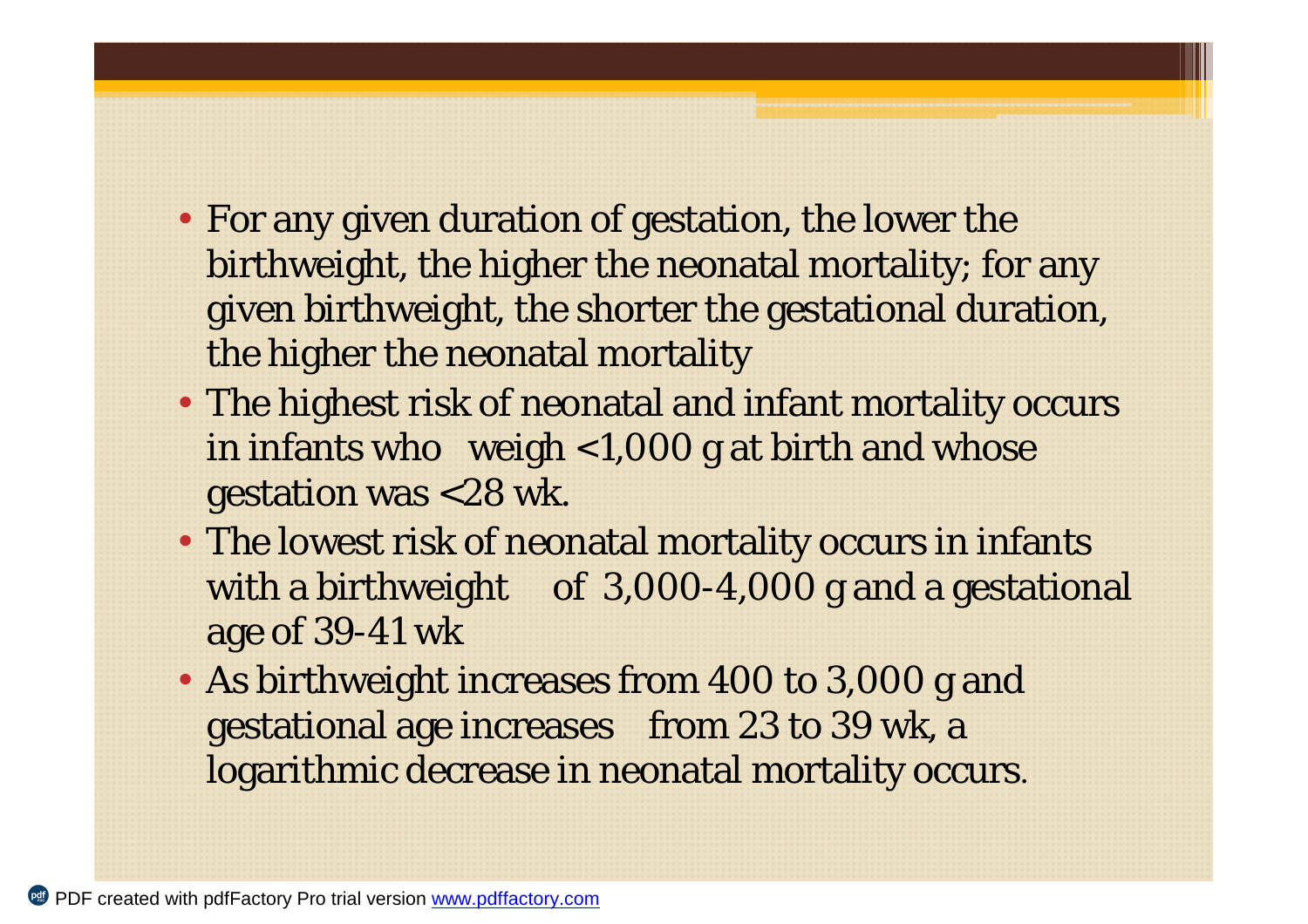- In the United States, approximately 50% of all infant deaths occur in infants born after less than 27 wk of gestation or infants weighing less than 1,000 g.
- Neonatal mortality rates rise sharply for infants weighing more than 4,000 g at birth and for those whose gestational period is 42 wk or longer.
- Because neonatal mortality largely depends on birth weight and gestational age, can be used to help identify high-risk infants quickly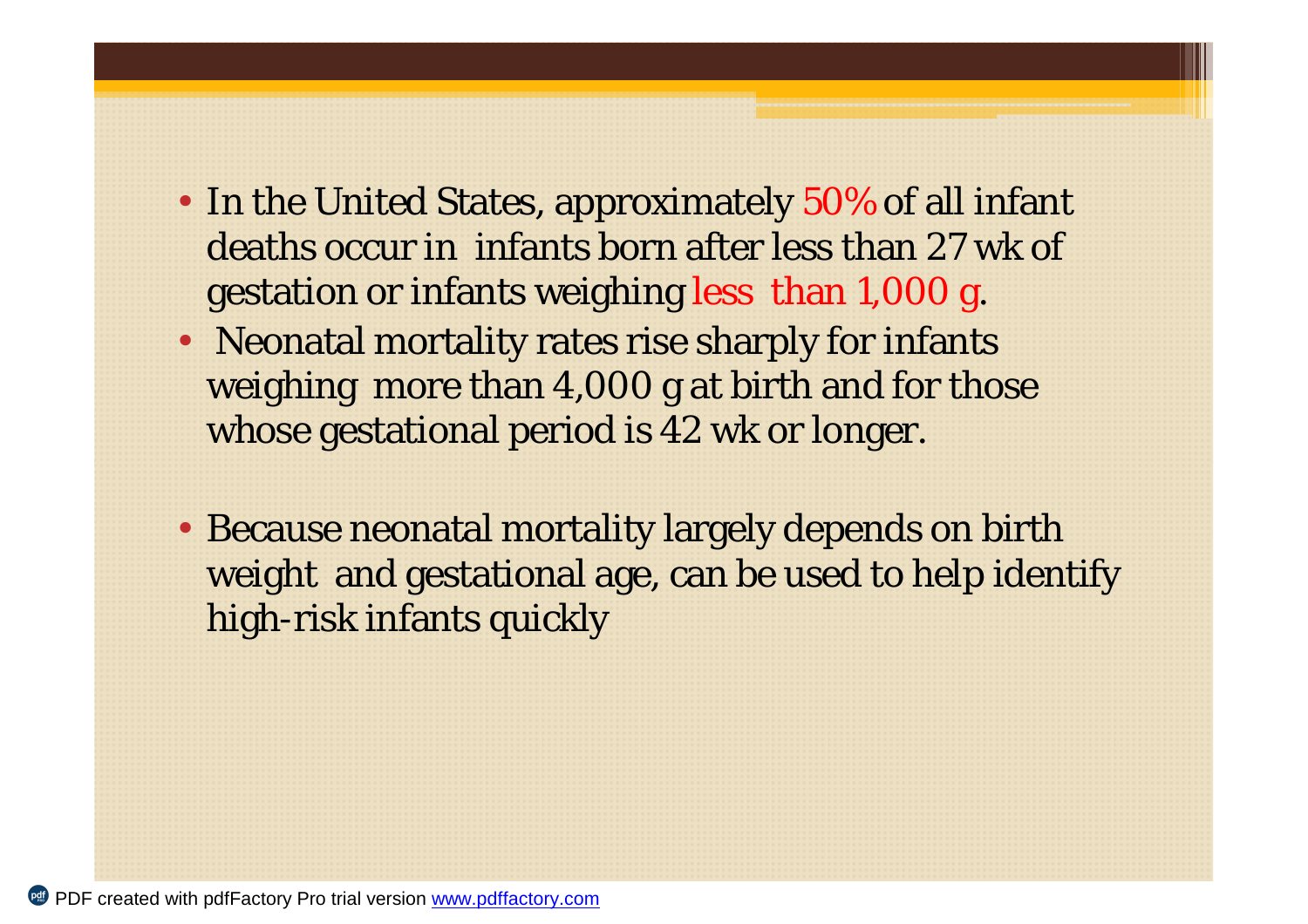#### **Factors That Define an Infant as Being High Risk**

#### • **DEMOGRAPHIC SOCIAL FACTORS**

- Maternal age <16 or >40 yr
- Illicit drug, alcohol, cigarette use
- Poverty
- Unmarried
- Emotional or physical stress
- **PAST MEDICAL HISTORY**
- Genetic disorders
- Diabetes mellitus
- Hypertension
- Asymptomatic bacteriuria
- Rheumatologic illness (systemic lupus erythematosus)
- Immune-mediated diseases (immunoglobulin G crossing placenta)
- Long-term medication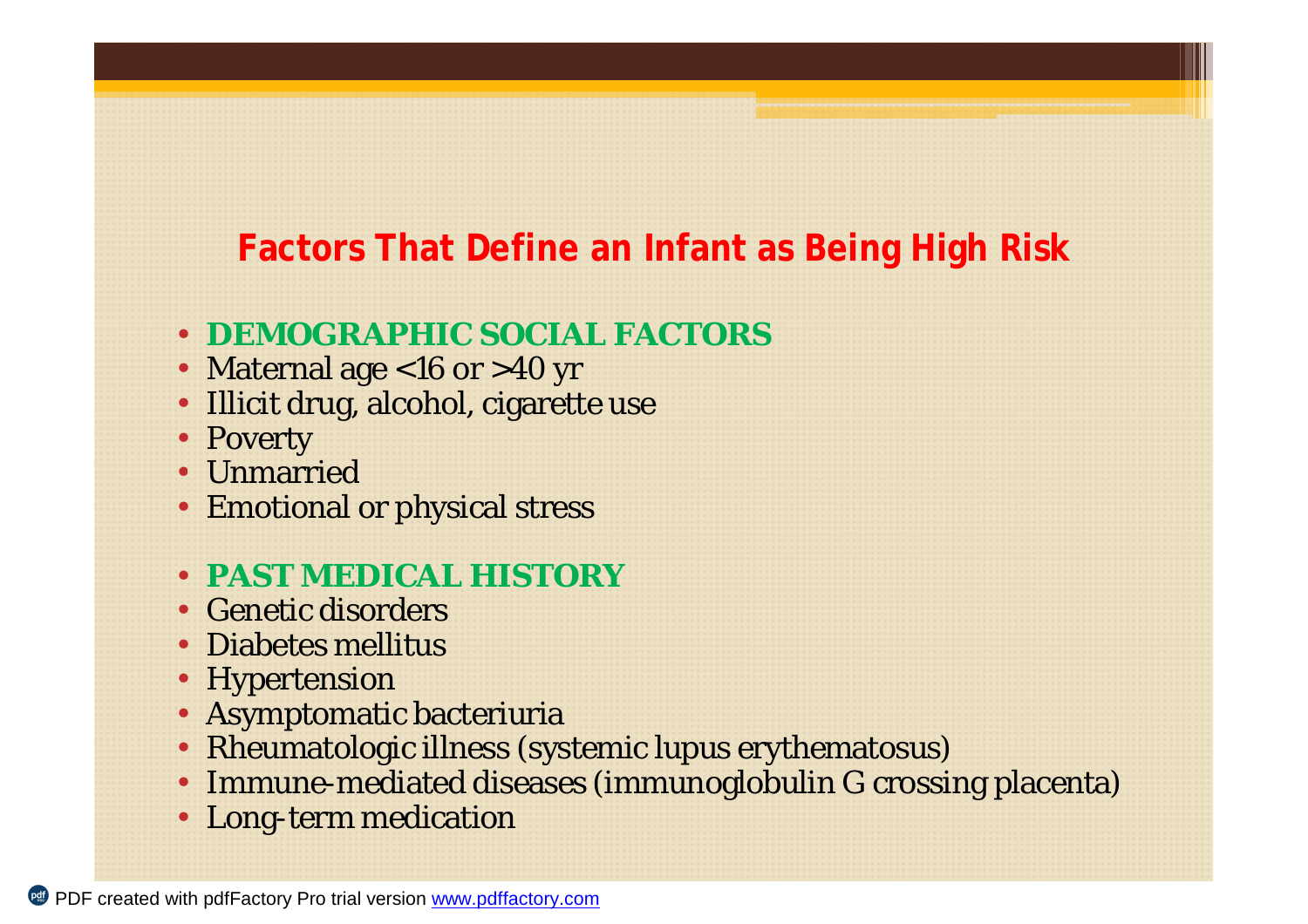#### Factors That Define an Infant as Being High Risk

#### • **PREVIOUS PREGNANCY**

- Intrauterine fetal demise
- Neonatal death
- **Prematurity**
- Intrauterine growth restriction
- Congenital malformation
- Incompetent cervix
- Blood group sensitization, neonatal jaundice
- Neonatal thrombocytopenia
- **Hydrops**
- Inborn errors of metabolism
- PRESENT PREGNANCY
- Vaginal bleeding (abruptio placentae, placenta previa)
- Sexually transmitted infections (colonization: herpes simplex, group B
- streptococcus, chlamydia, syphilis, hepatitis B, HIV)
- Multiple gestation
- **Preeclampsia**
- Premature rupture of membranes
- **Short interpregnancy time**
- Poly-/oligohydramnios
- Acute medical or surgical illness
- Inadequate prenatal care
- Familial or acquired hypercoagulable states
- Abnormal fetal ultrasonographic findings
- **Treatment of infertility**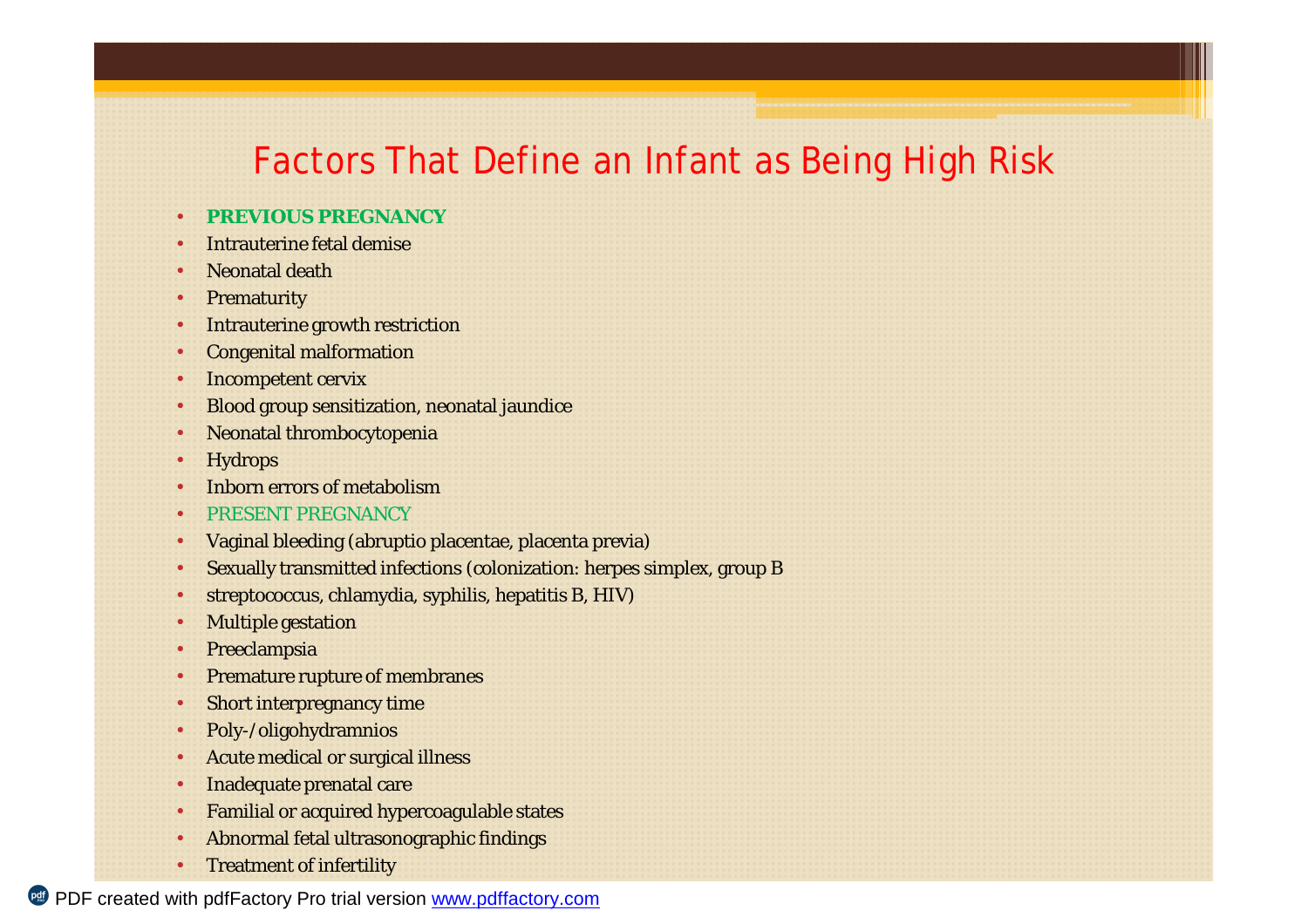#### Factors That Define an Infant as Being High Risk

- LABOR AND DELIVERY
- Premature labor (<37 wk)
- Postdates pregnancy (≥42 wk)
- Fetal distress
- Immature lethicin : sphingomyelin ratio; absence of phosphatidylglycerol
- Breech presentation
- Meconium-stained fluid
- Nuchal cord
- **Cesarean section**
- Forceps delivery
- Apgar score <4 at 1 min
- NEONATE
- Birthweight <2,500 or >4,000 g
- Birth <37 or ≥42 wk of gestation
- Small or large for gestational age
- Respiratory distress, cyanosis
- Congenital malformation
- Pallor, plethora, petechiae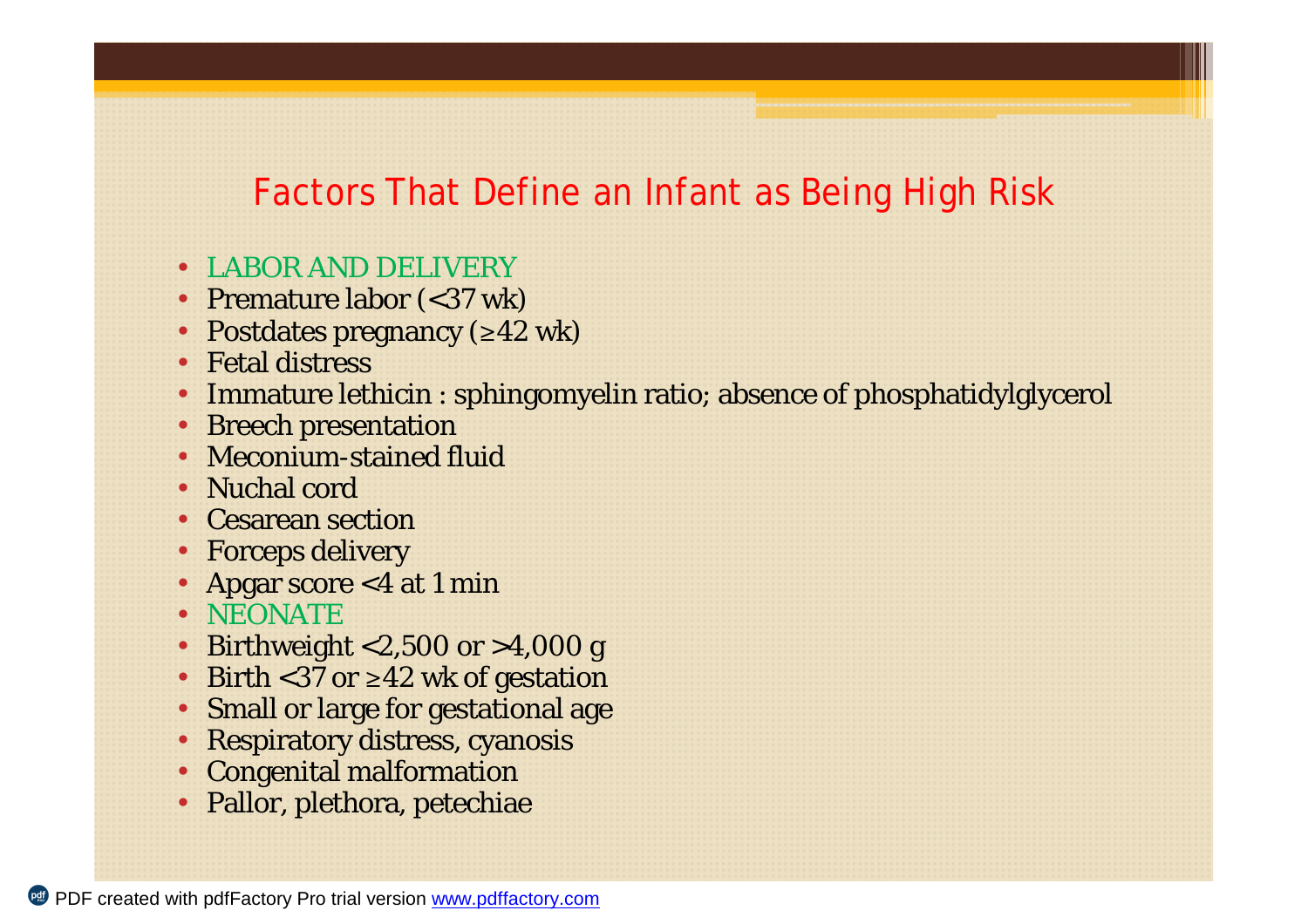## Premature Newborns

- Definition of prematurity : birth <37 weeks gestation
- •At higher risk of complications following birth
- **Early complications :**

•Hypothermia •Respiratory – RDS, apnoea •GI – feeding intolerance, NEC •Infection •IVH •Susceptible to hypovolaemic effects of blood loss

- **Later complications** :
- BPD ,Developmental delay and learning disabilities ,Cerebral palsy
- Retinopathy of prematurity ,Failure to thrive, feeding issues



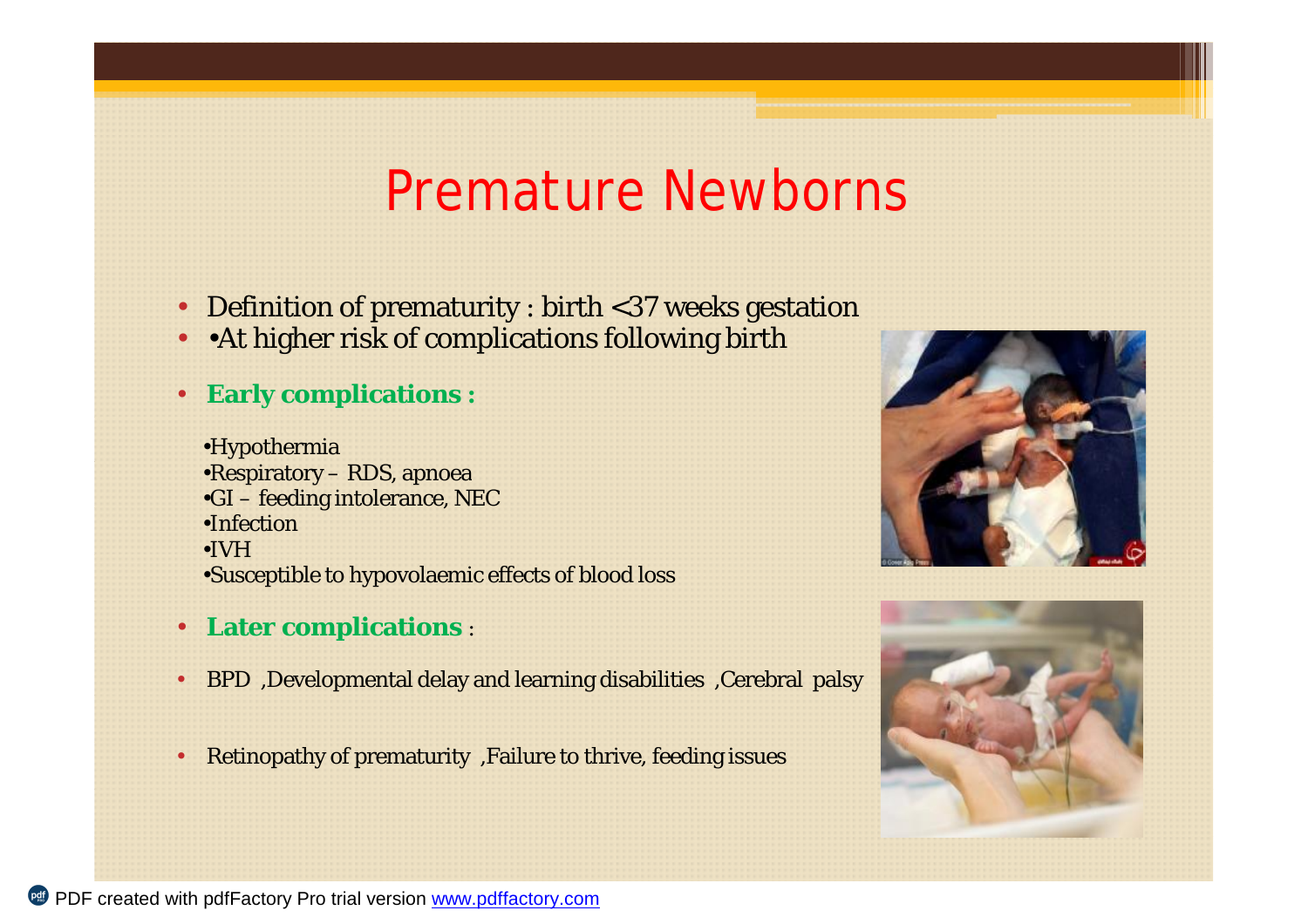## Post Term Infants





- Significantly increased risk of mortality when delivery is delayed
- Problems of post term infants: •Intrauterine Asphyxia •Meconium Aspiration

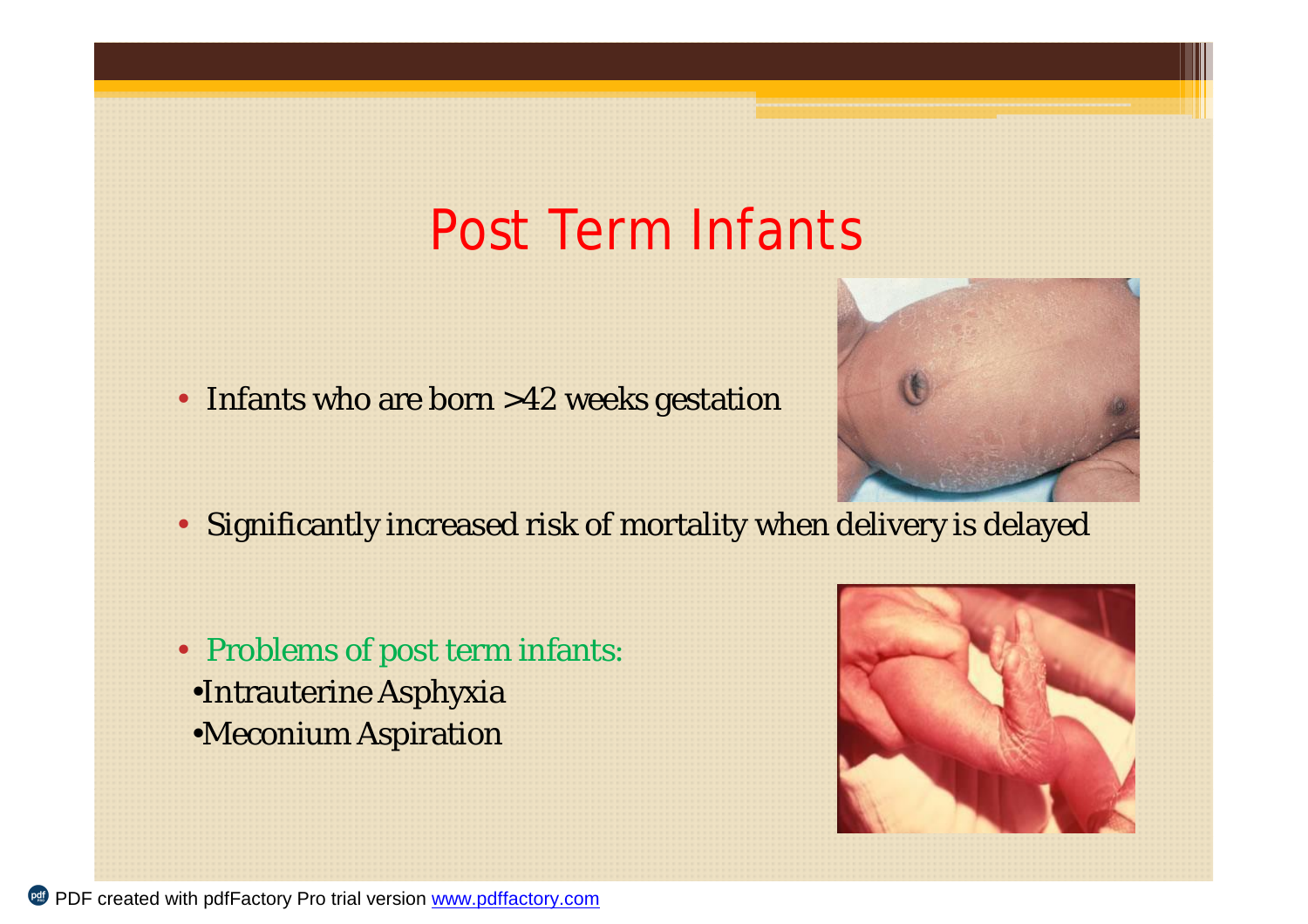## IUGR (SGA) Newborns

- when plotted on intrauterine growth chart, they lie below 10th percentile
- **Associated problems:**  •IUFD •Perinatal asphyxia •Hypoglycaemia •Polycythemia – hyperviscosity •Hypothermia •Dysmorphism

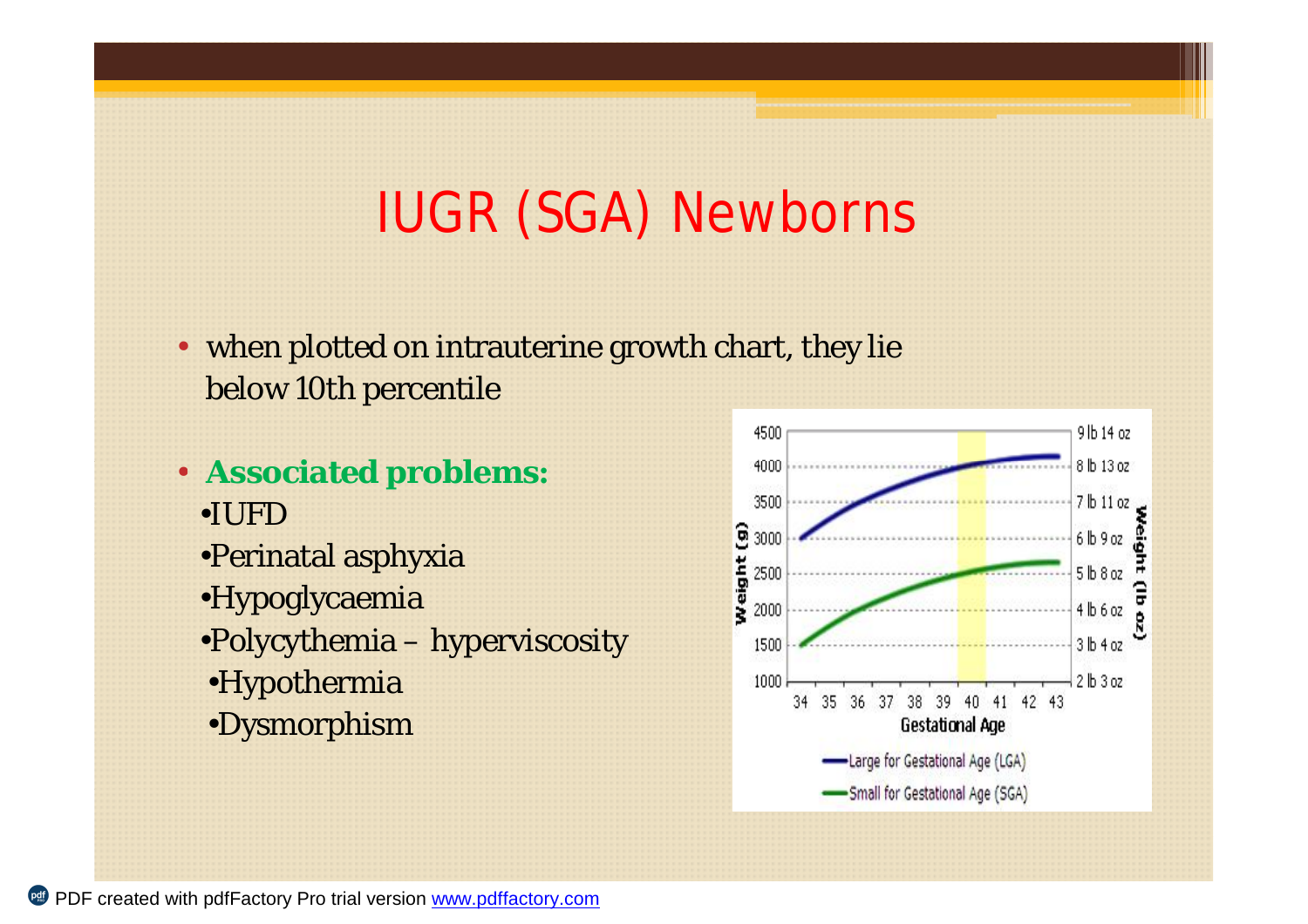## Large for Gestational Age

- When plotted on intrauterine growth chart, they lie above 90th percentile
- **Associated problems:**
- Risk for birth injuries (e.g., clavicle fracture, brachial plexus injury, cephalohaematomas)
- •*May need caesarean birth*
- •Hypoglycemia
- •Polycythemia (HCT>65%)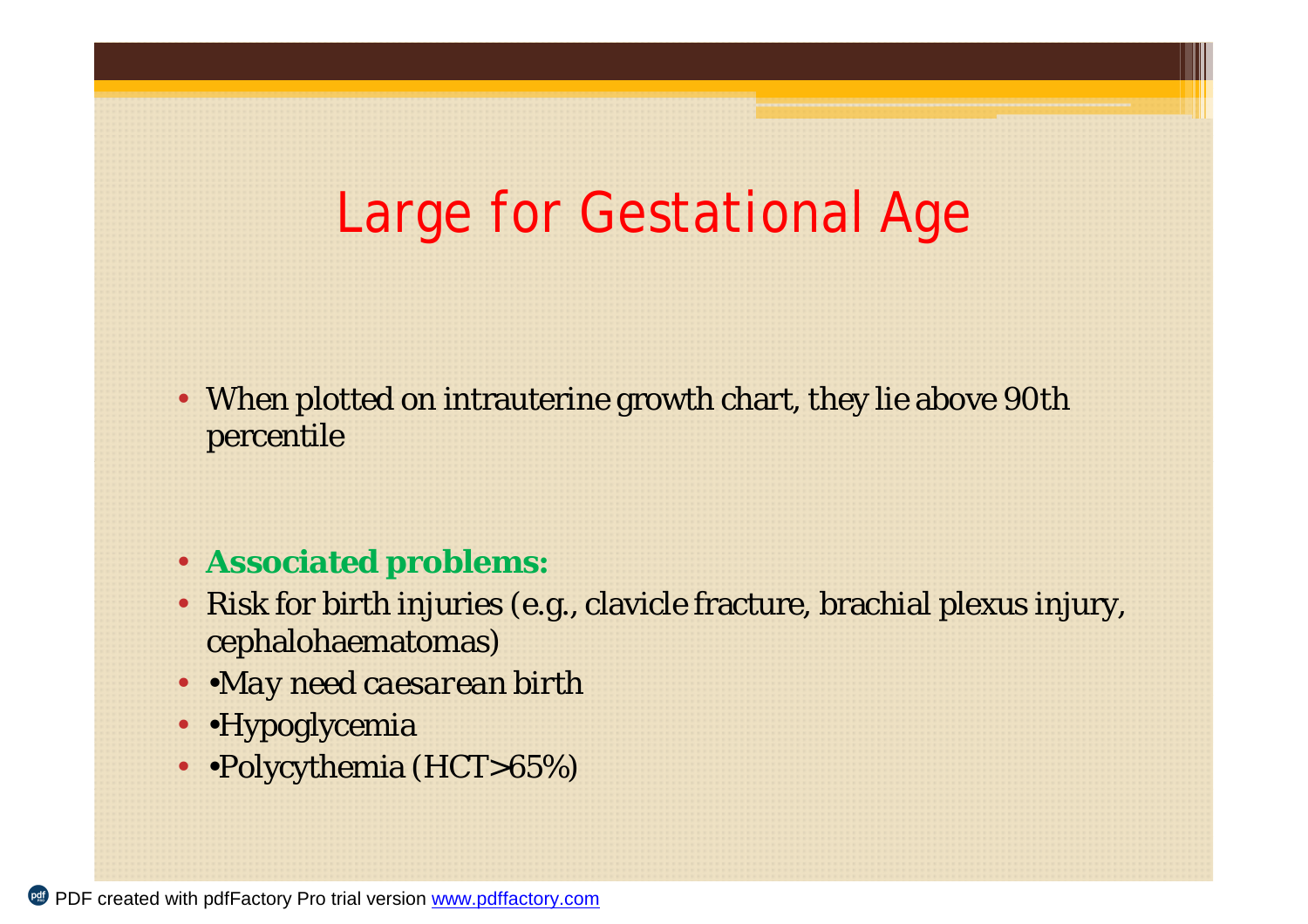## **What is a sick infant?**

- A sick infant does not appear well and has *abnormal clinical signs*
- The most important clinical signs that indicate that an infant is sick are:
- **Heart rate**. The infant may have a:
	- Tachycardia (a heart rate more than 160 beats per minute)
	- Bradycardia (a heart rate less than 100 beats per minute)
- **Respiration rate and pattern**. Abnormal signs are:
	- Slow, shallow, irregular respiration
	- Rapid respiration (tachypnoea) more than 60 breaths per minute
	- Grunting, recession or gasping
	- Apnoea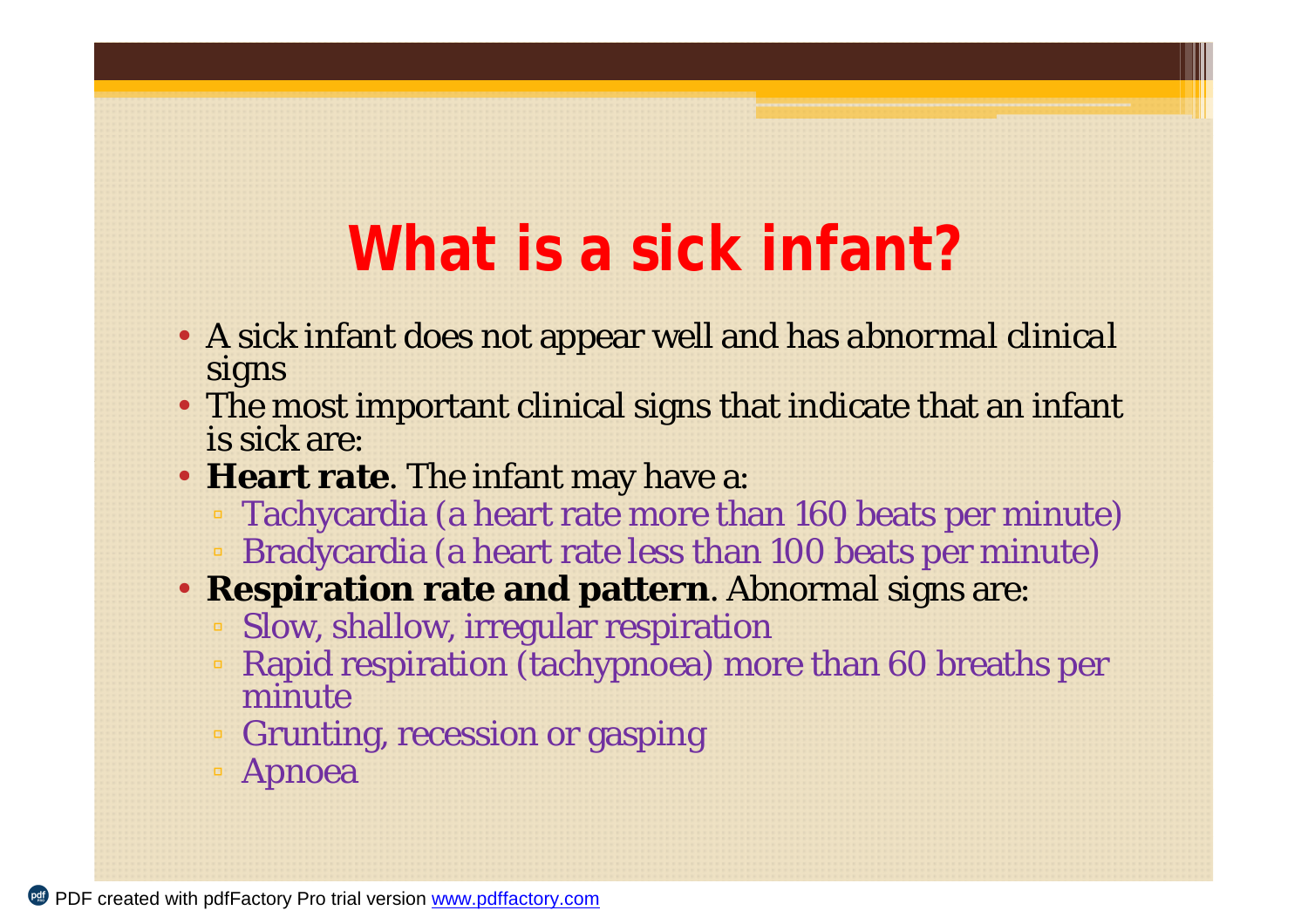## • **Colour**. The infant may be:

- Pale
- Plethoric (very red)
- Cyanosed. Centrally or peripherally
- Severely jaundiced
- **Temperature**. The infant may be hypothermic (cold) or pyrexial (hot).
- **Activity**. The infant may be:
	- Lethargic and respond poorly to stimulation
	- Hypotonic and less active than before
	- Feeding poorly
	- Jittery with abnormal movements or fits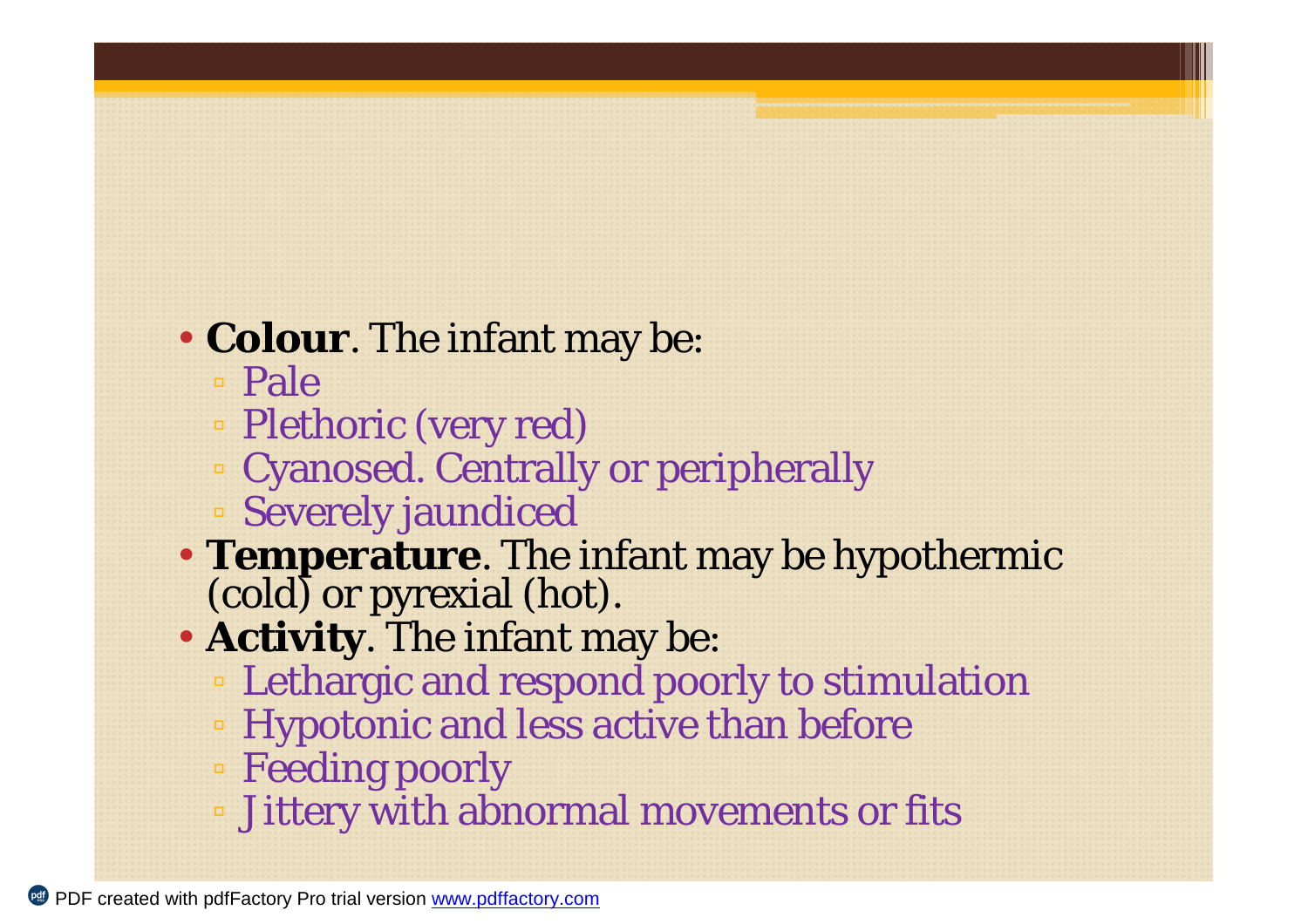Infants that have a congenital abnormality but are otherwise well are often grouped together with sick infants when management is planned.

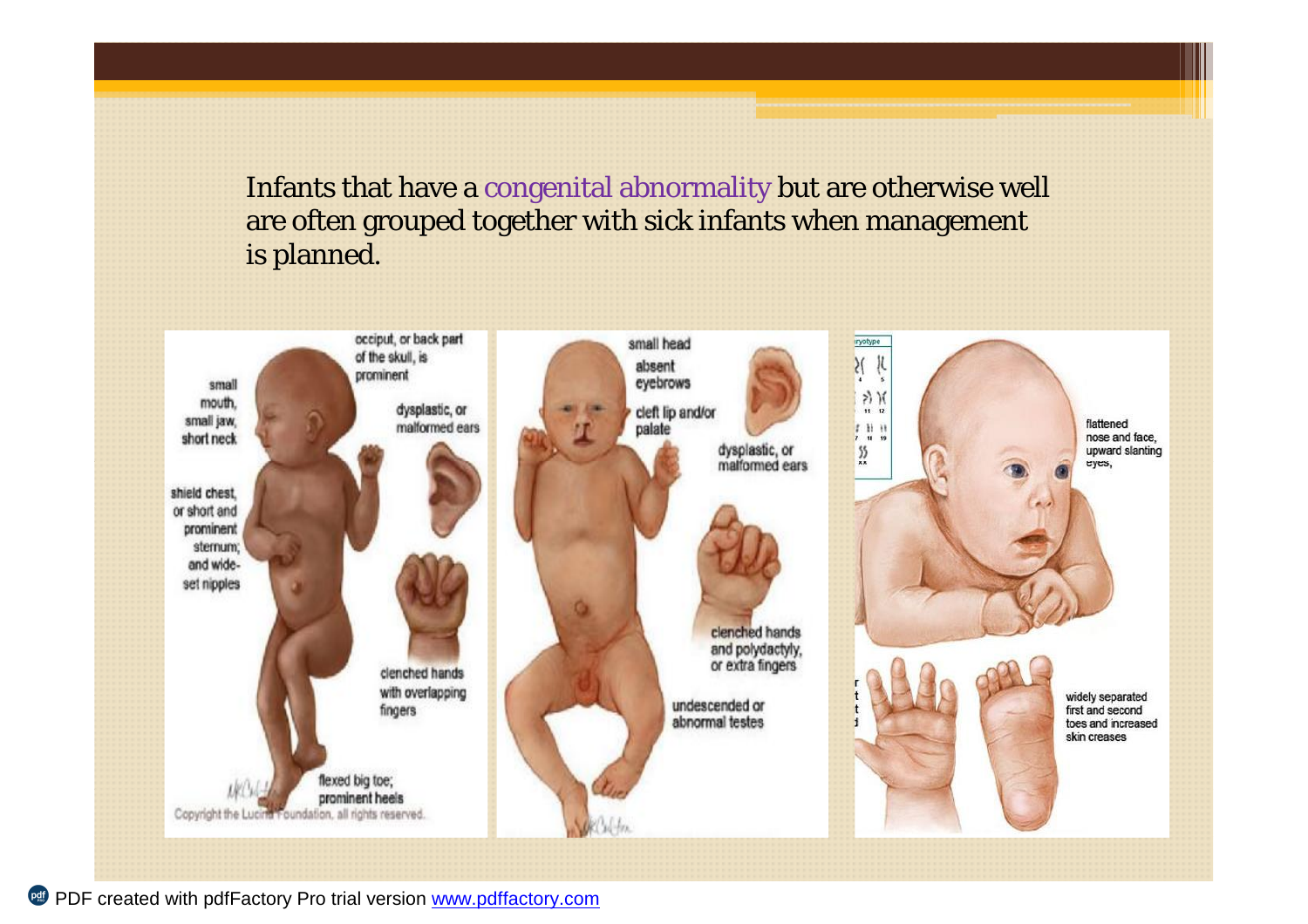## Signs & Symptoms in Sick Newborns

### • Respiratory insufficiency Cyanosis





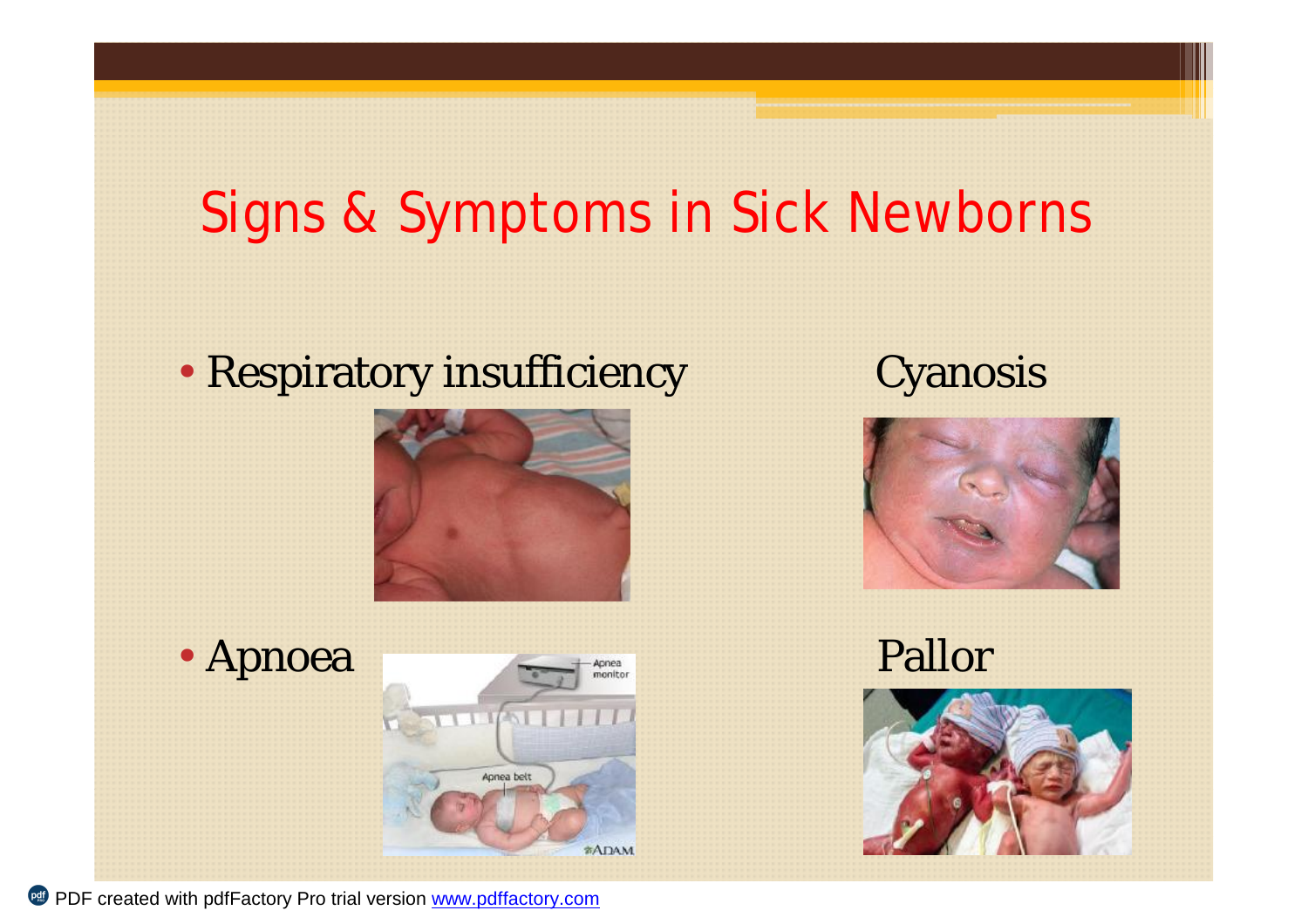## Signs & Symptoms in Sick Newborns

### • Feeding difficulties Vomiting



• Abdominal distension Diarrhoea





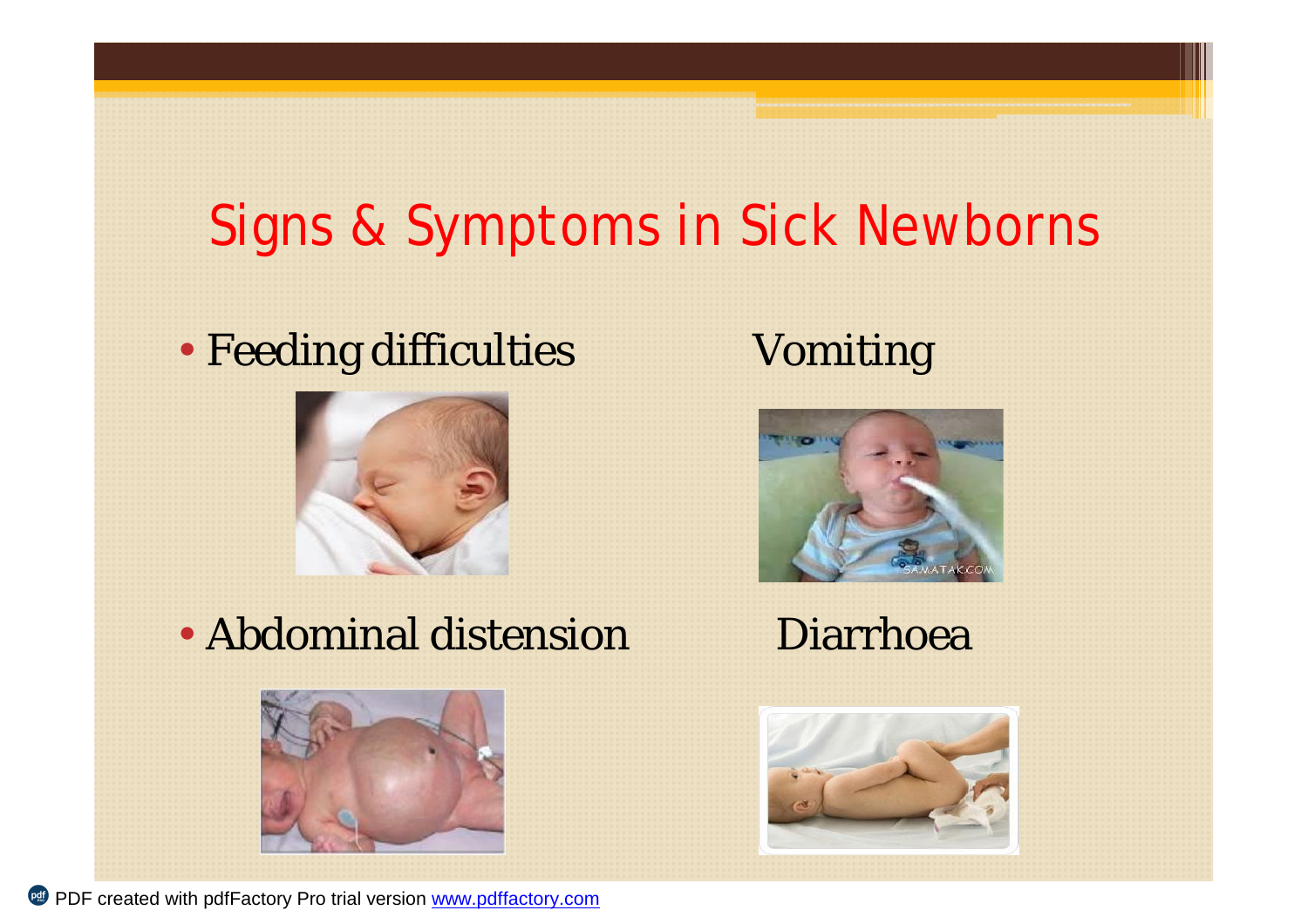## Signs & Symptoms in Sick Newborns

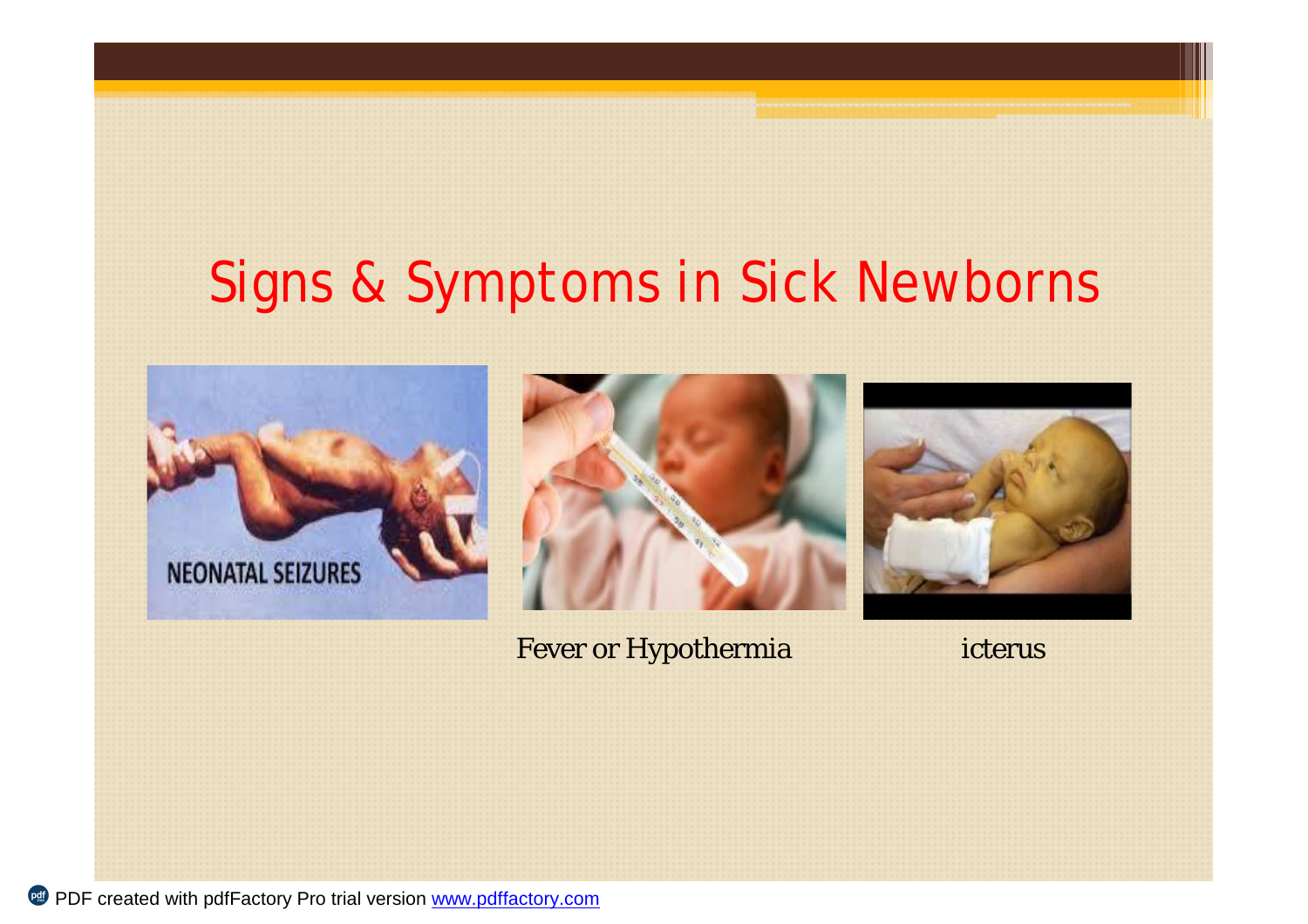#### **What are the causes of a sick infant?**

- Of the many causes of a sick infant, the most important are:
- Infection.
- Hypoxia.
- Hypothermia
- Hypoglycaemia.
- Acute blood loss.
- Anaemia.
- Trauma.
- Marked hyperbilirubinaemia.
- Intraventricular haemorrhage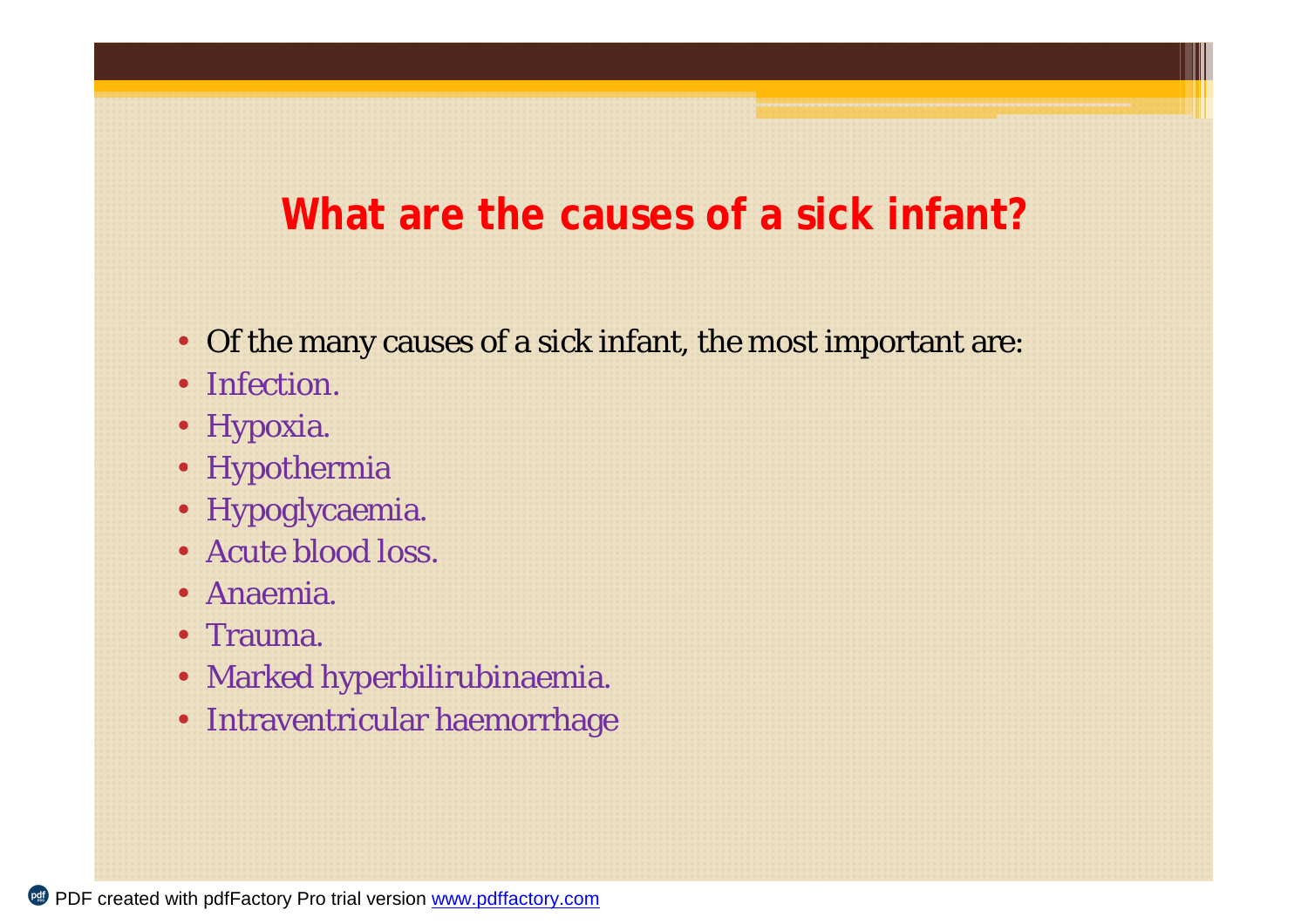## **Managing a sick infant**

- Resuscitate the infant if neede
- Give the infant general supportive care.
- Monitor the vital signs.
- Attempt to make a diagnosis of the cause of the clinical signs.
- Treat the cause if possible
- Decide whether to transfer the infant to a level 2 or 3 nursery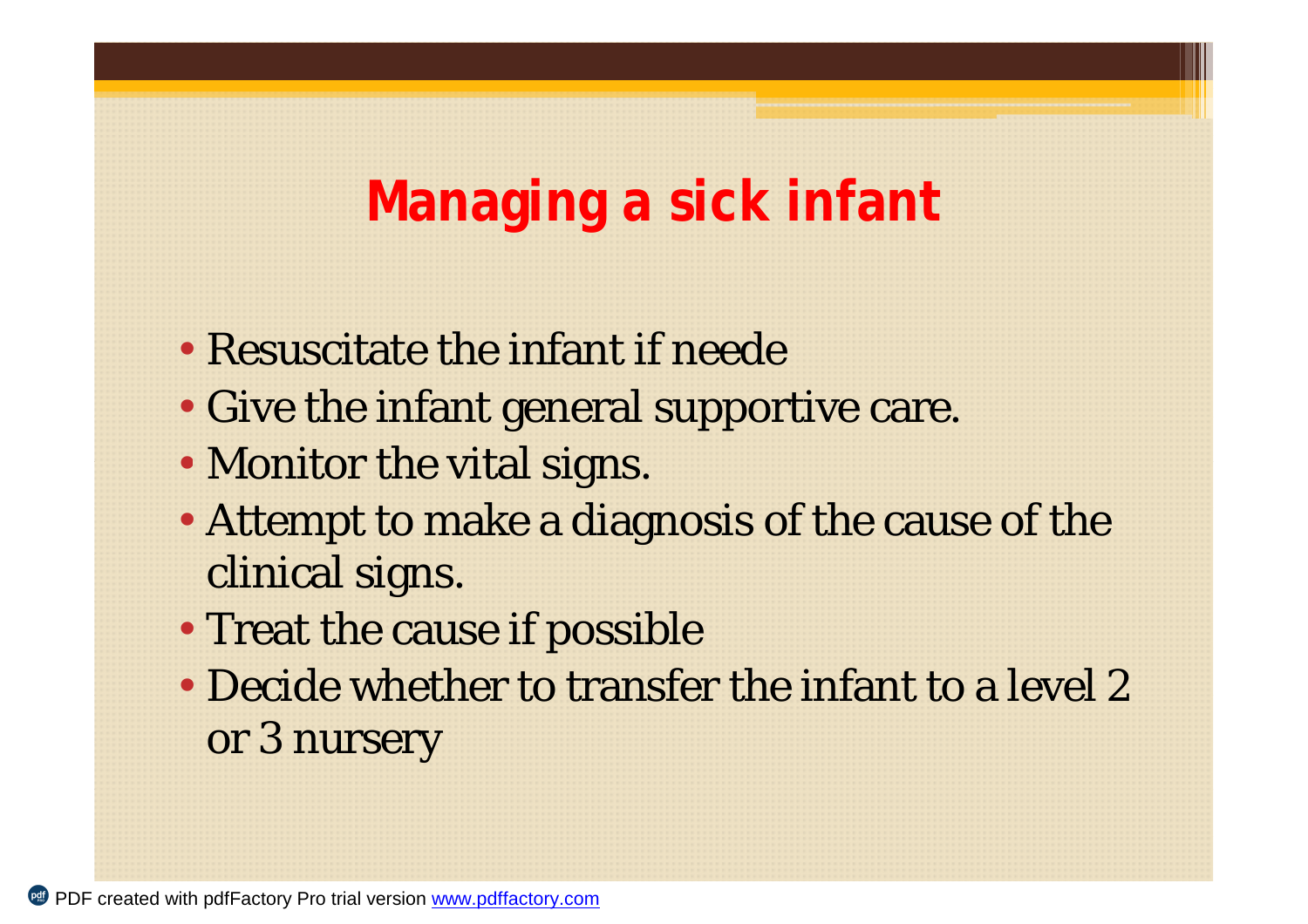### **What general supportive care is needed by a sick infant?**

- Maintain adequate respiration and circulation.
- Maintain a normal body temperature.
- Handle the infant as little as possible.
- Provide extra oxygen only if needed.
- Observe the infant carefully, paying special attention to the vital signs.
- Provide fluid and energy by giving intravenous fluid. Usually the stomach is emptied via a nasogastric tube.
- Prevent infection by washing your hands or spraying them with a disinfectant before touching the infant